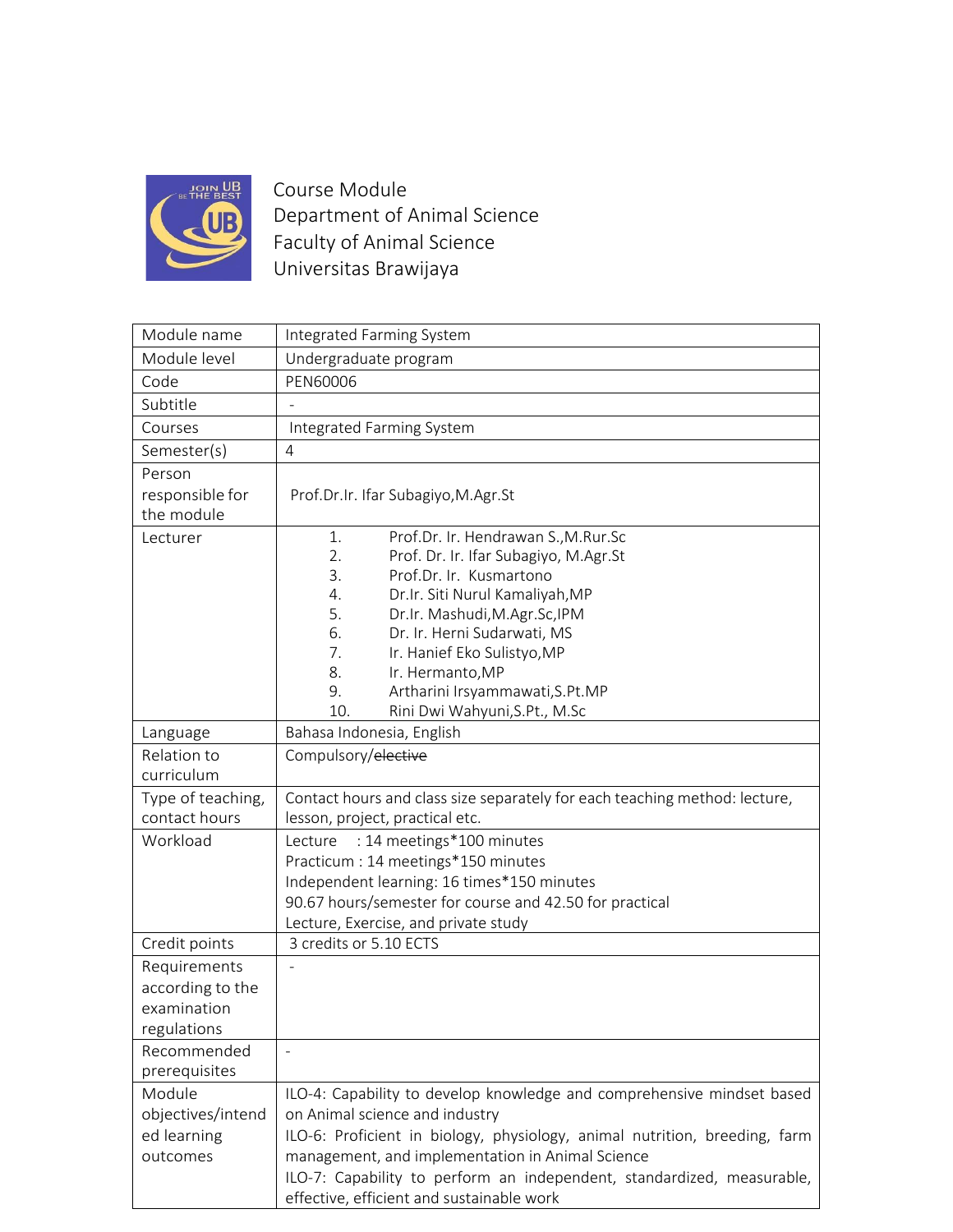|                                            | ILO-13: Capability to implement technology in Animal Science to increase<br>productivity, efficiency, quality and sustainability based on breeding,<br>nutrition, processing,<br>management as well as<br>to<br>organize<br>an<br>entrepreneurship concept and a sustainable production system<br>Objectives:<br>Knowledge: Able to explain the concept of plant-animal integration to<br>produce ASUH animal products and preserve the environment, analyze<br>various integrated agricultural systems (integration with agriculture,<br>plantation, forestry, particularly for tropical regions, able to create a<br>sustainable integrated agricultural system model<br>Skills: cognitive- Able to know and understand about concept of plant-<br>animal integration to produce ASUH animal products and preserve the<br>environment, analyze various integrated agricultural systems (integration<br>with agriculture, plantation, forestry, particularly for tropical regions, able<br>to create a sustainable integrated agricultural system model<br>Competences: Able to explain about concept of plant-animal integration<br>to produce ASUH animal products, analyze various integrated agricultural |
|--------------------------------------------|----------------------------------------------------------------------------------------------------------------------------------------------------------------------------------------------------------------------------------------------------------------------------------------------------------------------------------------------------------------------------------------------------------------------------------------------------------------------------------------------------------------------------------------------------------------------------------------------------------------------------------------------------------------------------------------------------------------------------------------------------------------------------------------------------------------------------------------------------------------------------------------------------------------------------------------------------------------------------------------------------------------------------------------------------------------------------------------------------------------------------------------------------------------------------------------------------------------|
|                                            | systems                                                                                                                                                                                                                                                                                                                                                                                                                                                                                                                                                                                                                                                                                                                                                                                                                                                                                                                                                                                                                                                                                                                                                                                                        |
| Content<br>Study and                       | 1. Introduction (Definition of Integrated Agricultural Systems and Overview<br>of Integrated Agricultural Systems)<br>2. Concept/Theory of Systems (Components, interactions, structures,<br>hierarchies)<br>3. Mixed Agricultural Systems (Definition, advantages and disadvantages,<br>and technology used)<br>4. Integration of forage in plant-animal integration systems<br>5. Three-stratum system<br>6. Animal grazing systems in coconut/oil palm plantations<br>Integrated agricultural system: Agroforestry (Alley cropping, silvopasture,<br>7.<br>riparian forest buffer, windbreak, forest farming)<br>8. Sustainable farming<br>9. Organic Farming<br>10. Techno-ecological Agricultural Model<br>Midterm exam<br>1.                                                                                                                                                                                                                                                                                                                                                                                                                                                                             |
| examination                                | Final term exam<br>2.                                                                                                                                                                                                                                                                                                                                                                                                                                                                                                                                                                                                                                                                                                                                                                                                                                                                                                                                                                                                                                                                                                                                                                                          |
| requirementsand<br>forms of<br>examination | Practicum<br>3.<br><b>Structured Assignments</b><br>4.<br>5.<br>Quiz                                                                                                                                                                                                                                                                                                                                                                                                                                                                                                                                                                                                                                                                                                                                                                                                                                                                                                                                                                                                                                                                                                                                           |
|                                            | How to score:<br>Attendance >80%<br>Midterm Exam = 30%<br>Final Exam $=$ 30%<br>Practicum = 30%<br>Structured Assignments = 5%<br>$Quiz = 5%$<br>$A:80 <$ Final Score $\leq 100$<br>$B+$ : 75 < Final Score $\leq 80$<br>$B:69 <$ Final Score $\leq 75$<br>$C+$ : 60 < Final Score $\leq 69$                                                                                                                                                                                                                                                                                                                                                                                                                                                                                                                                                                                                                                                                                                                                                                                                                                                                                                                   |